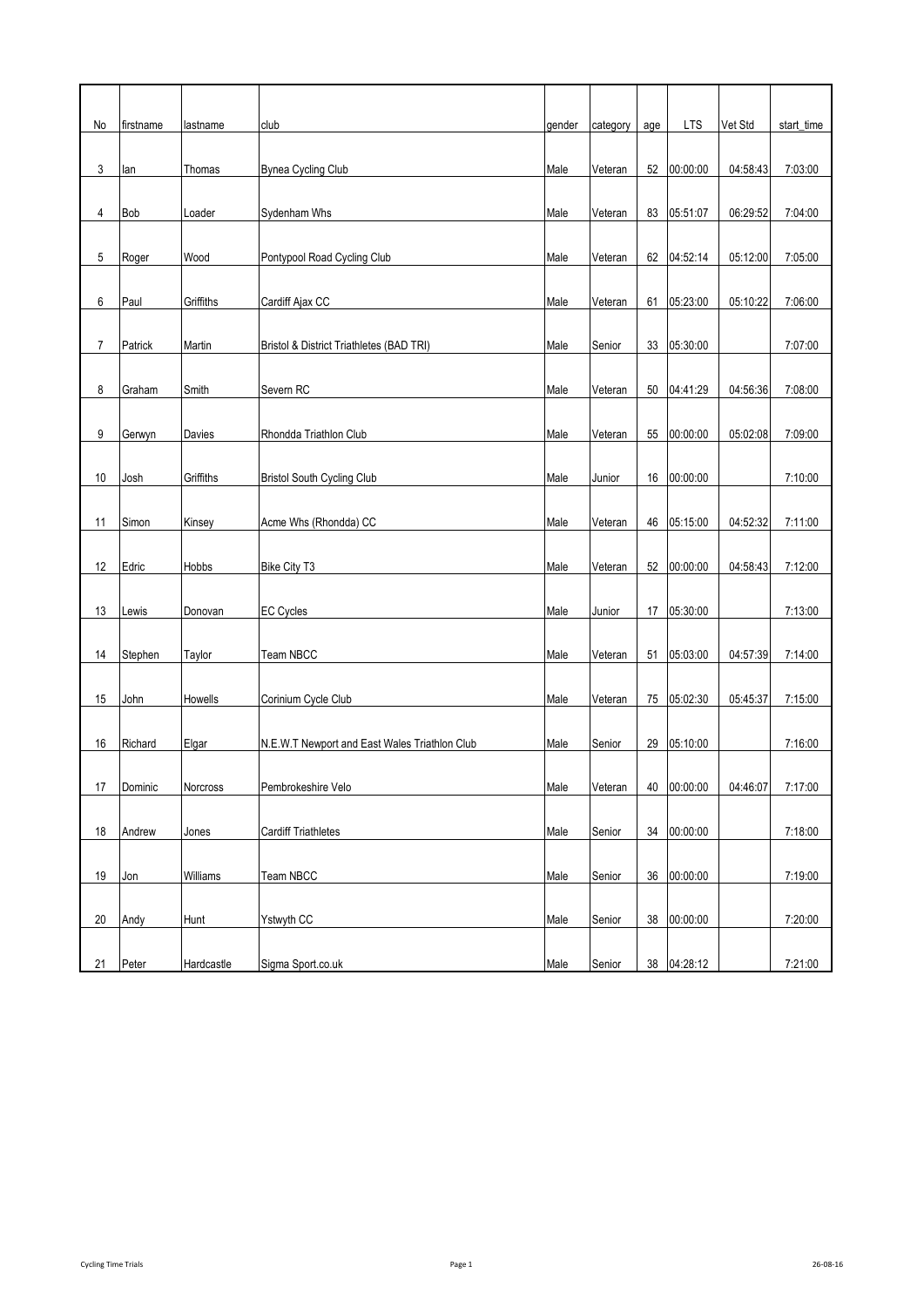| No | firstname | lastname  | club                                          | gender | category | age | <b>LTS</b>  | Vet Std  | start_time |
|----|-----------|-----------|-----------------------------------------------|--------|----------|-----|-------------|----------|------------|
|    |           |           |                                               |        |          |     |             |          |            |
| 22 | James     | Elgar     | N.E.W.T Newport and East Wales Triathlon Club | Male   | Senior   | 31  | 04:28:38    |          | 7:22:00    |
|    |           |           |                                               |        |          |     |             |          |            |
| 23 | Paul      | Roberts   | Graham Weigh Racing-Deeside Olympic           | Male   | Veteran  | 44  | 04:27:40    | 04:50:29 | 7:23:00    |
| 24 | Andy      | Cook      | Chippenham & District Wheelers                | Male   | Veteran  |     | 53 04:42:43 | 04:59:49 | 7:24:00    |
|    |           |           |                                               |        |          |     |             |          |            |
| 25 | Rob       | Jones     | Cardiff Ajax CC                               | Male   | Veteran  |     | 40 04:26:31 | 04:46:07 | 7:25:00    |
|    |           |           |                                               |        |          |     |             |          |            |
| 26 | Roger     | Taylor    | Frome and District Wheelers                   | Male   | Veteran  | 70  | 04:28:39    | 05:29:13 | 7:26:00    |
|    |           |           |                                               |        |          |     |             |          |            |
| 27 | Guy       | Evans     | Hereford & Dist Whs CC                        | Male   | Veteran  | 57  | 04:30:02    | 05:04:37 | 7:27:00    |
|    |           |           |                                               |        |          |     |             |          |            |
| 28 | Phillip   | Turner    | Bynea Cycling Club                            | Male   | Veteran  |     | 48 04:31:28 | 04:54:33 | 7:28:00    |
| 29 | Owen      | Evans     | Team NBCC                                     | Male   | Senior   | 30  | 00:00:00    |          | 7:29:00    |
|    |           |           |                                               |        |          |     |             |          |            |
| 30 | Neil      | Gregory   | Port Talbot Whs CC                            | Male   | Veteran  | 50  | 00:00:00    | 04:56:36 | 7:30:00    |
|    |           |           |                                               |        |          |     |             |          |            |
| 31 | Cliff     | Voller    | Newbury RC                                    | Male   | Veteran  |     | 65 04:38:25 | 05:17:29 | 7:31:00    |
|    |           |           |                                               |        |          |     |             |          |            |
| 32 | Andy      | Whitehead | Rockingham Cycling Club                       | Male   | Veteran  |     | 50 04:33:46 | 04:56:36 | 7:32:00    |
| 33 | Mark      | Binding   | Taff Ely Triathlon Club                       | Male   |          |     | 00:00:00    |          | 7:33:00    |
|    |           |           |                                               |        | Senior   | 37  |             |          |            |
| 34 | Andrew    | Harries   | Ogmore Valley Wheelers CC                     | Male   | Veteran  | 56  | 04:43:12    | 05:03:21 | 7:34:00    |
|    |           |           |                                               |        |          |     |             |          |            |
| 35 | John      | French    | Oxford City RC                                | Male   | Veteran  | 63  | 00:00:00    | 05:13:43 | 7:35:00    |
|    |           |           |                                               |        |          |     |             |          |            |
| 36 | lan       | Neville   | Clarence Wheelers CC                          | Male   | Veteran  | 54  | 00:00:00    | 05:00:57 | 7:36:00    |
|    |           |           |                                               |        |          |     |             |          |            |
| 37 | Chris     | Scawn     | Plymouth Corinthian CC                        | Male   | Veteran  | 65  | 00:00:00    | 05:17:29 | 7:37:00    |
| 38 | Mark      | Andrews   | Merthyr CC                                    | Male   | Veteran  | 45  | 00:00:00    | 04:51:31 | 7:38:00    |
|    |           |           |                                               |        |          |     |             |          |            |
| 39 | Denis     | Thompson  | West Pennine RC                               | Male   | Veteran  | 66  | 04:45:19    | 05:19:33 | 7:39:00    |
|    |           |           |                                               |        |          |     |             |          |            |
| 40 | Dean      | Ware      | <b>EC Cycles</b>                              | Male   | Senior   | 35  | 00:00:00    |          | 7:40:00    |
|    |           |           |                                               |        |          |     |             |          |            |
| 41 | Paul      | Stephens  | Ross on Wye & Dist CC                         | Male   | Veteran  |     | 51 04:32:13 | 04:57:39 | 7:41:00    |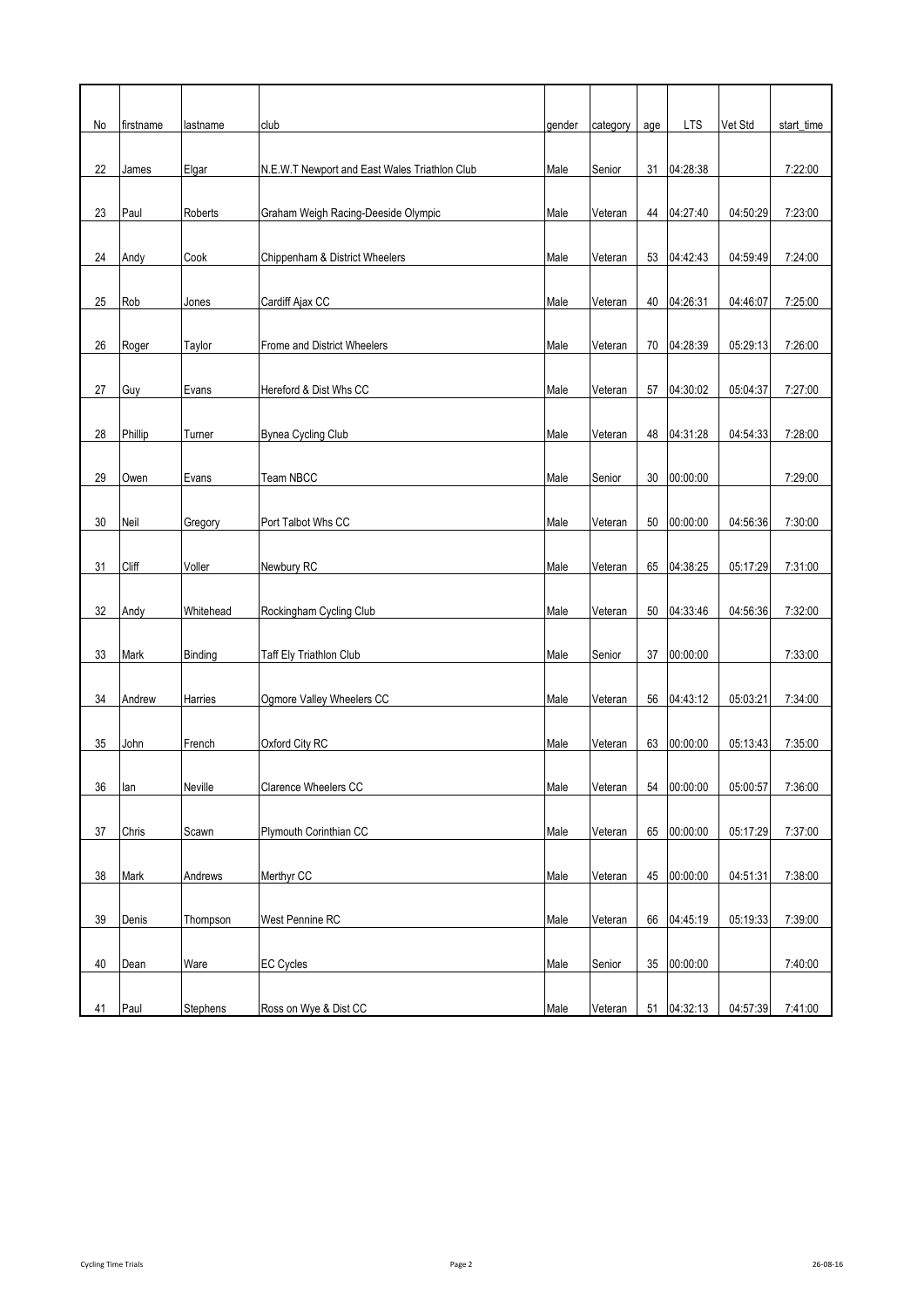| No | firstname    | lastname     | club                              | gender | category | age | <b>LTS</b>  | Vet Std  | start_time |
|----|--------------|--------------|-----------------------------------|--------|----------|-----|-------------|----------|------------|
| 42 | Grant        | Arnold       | Team NBCC                         | Male   | Senior   | 32  | 04:37:24    |          | 7:42:00    |
|    |              |              |                                   |        |          |     |             |          |            |
| 43 | Shaun        | Griffiths    | Pembrokeshire Velo                | Male   | Veteran  |     | 52 00:00:00 | 04:58:43 | 7:43:00    |
| 44 | Chris        | Price        | Port Talbot Whs CC                | Male   | Veteran  | 40  | 00:00:00    | 04:46:07 | 7:44:00    |
| 45 | Fenella      | <b>Brown</b> | Warwickshire Road Club            | Female | Veteran  |     | 47 04:51:02 | 05:16:58 | 7:45:00    |
|    |              |              |                                   |        |          |     |             |          |            |
| 46 | Heath        | Williams     | Port Talbot Whs CC                | Male   | Veteran  | 46  | 04:44:57    | 04:52:32 | 7:46:00    |
| 47 | Kari         | Jones        | Ride Bike Wales                   | Female | Senior   | 37  | 00:00:00    |          | 7:47:00    |
| 48 | lan          | Morgan       | Port Talbot Whs CC                | Male   | Senior   | 36  | 00:00:00    |          | 7:48:00    |
|    |              |              |                                   |        |          |     |             |          |            |
| 49 | Joanna       | Knight       | <b>Bristol South Cycling Club</b> | Female | Veteran  | 56  | 04:54:09    | 05:27:45 | 7:49:00    |
| 50 | Celia        | Boothman     | Pembrokeshire Velo                | Female | Veteran  | 40  | 04:46:40    | 05:08:49 | 7:50:00    |
| 51 | Robert       | Jones        | Cardiff 100 Miles RCC             | Male   | Veteran  | 64  | 04:47:26    | 05:15:33 | 7:51:00    |
| 52 | <b>Billy</b> |              |                                   |        |          |     | 04:22:11    | 04:52:32 | 7:52:00    |
|    |              | Dyer         | Devizes Town Cycling Club         | Male   | Veteran  | 46  |             |          |            |
| 53 | Andrew       | Curley       | Warwickshire Road Club            | Male   | Veteran  |     | 53 04:25:22 | 04:59:49 | 7:53:00    |
| 54 | Gary         | Flower       | Acme Whs (Rhondda) CC             | Male   | Veteran  | 47  | 04:26:17    | 04:53:33 | 7:54:00    |
|    |              |              |                                   |        |          |     |             |          |            |
| 55 | Christopher  | Holman       | <b>Team Bottrill</b>              | Male   | Senior   | 29  | 00:00:00    |          | 7:55:00    |
| 56 | Matthew      | Robson       | Oxonian <sub>CC</sub>             | Male   | Veteran  | 47  | 04:33:17    | 04:53:33 | 7:56:00    |
|    |              |              |                                   |        |          |     |             |          |            |
| 57 | Josh         | Crow-Stewart | Hemel Hempstead CC                | Male   | Senior   |     | 23 00:00:00 |          | 7:57:00    |
| 58 | Peter        | Harridge     | Icknield RC                       | Male   | Veteran  | 60  | 04:08:40    | 05:08:49 | 7:58:00    |
| 59 | Grant        | Whiteside    | Pontypool Road Cycling Club       | Male   | Veteran  |     | 42 00:00:00 | 04:48:22 | 7:59:00    |
| 60 | Daniel       | Thorogood    | Ystwyth CC                        | Male   | Veteran  |     | 54 03:56:53 | 05:00:57 | 8:00:00    |
|    |              |              |                                   |        |          |     |             |          |            |
| 61 | Philip       | <b>Bray</b>  | Plymouth Corinthian CC            | Male   | Senior   |     | 36 00:00:00 |          | 8:01:00    |